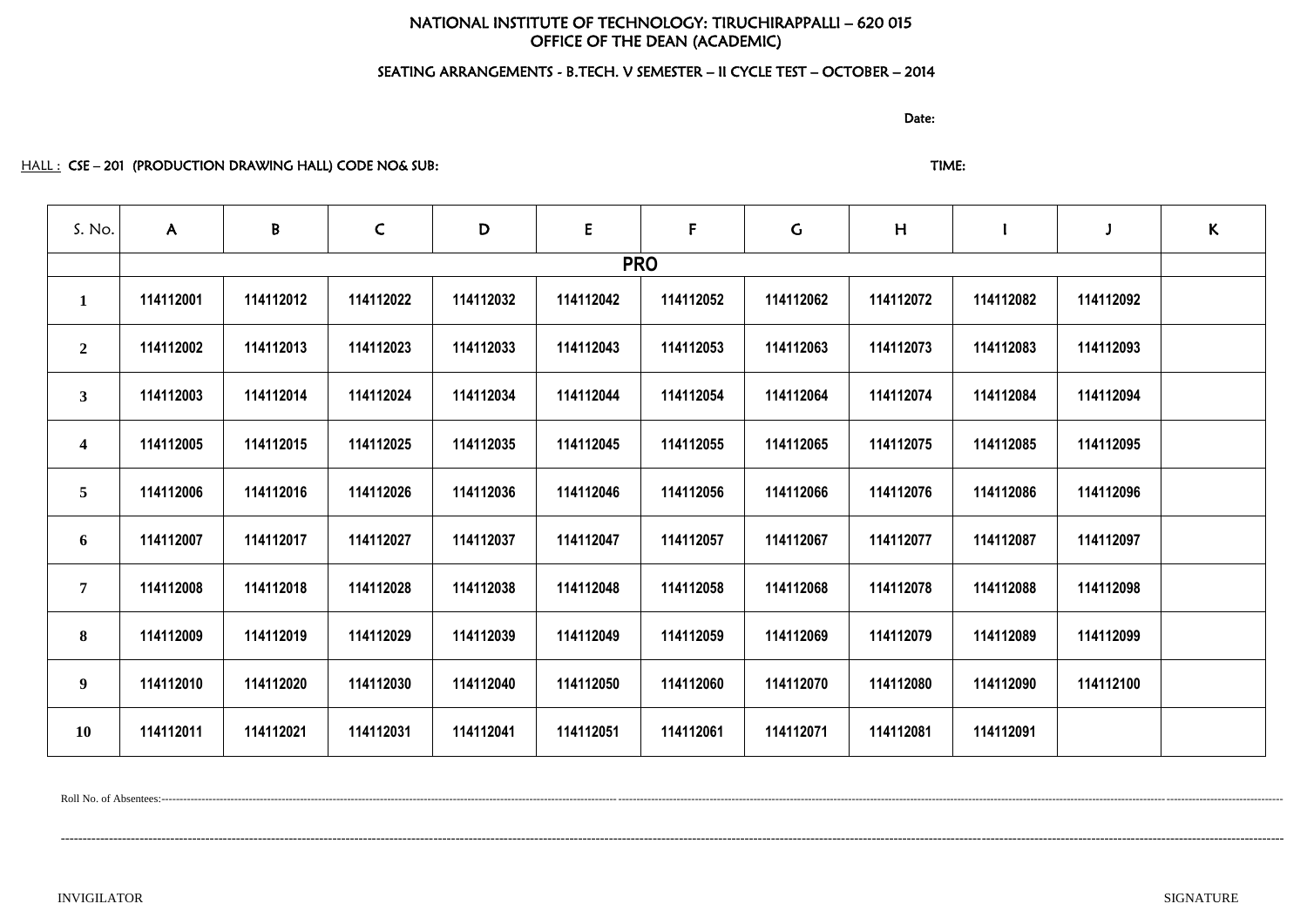# NATIONAL INSTITUTE OF TECHNOLOGY: TIRUCHIRAPPALLI – 620 015 OFFICE OF THE DEAN (ACADEMIC) SEATING ARRANGEMENTS - B.TECH. V SEMESTER – II CYCLE TEST – OCTOBER – 2014

HALL : CSE – 301 CODE NO& SUB: TIME:

discussion of the contract of the contract of the contract of the contract of the contract of the contract of the contract of the contract of the contract of the contract of the contract of the contract of the contract of

| S. No                   | A         | $\, {\bf B} \,$ | $\mathsf{C}$ | D         | E            | $\mathsf{F}$ | $\mathsf C$ | H         |  | $\mathsf{K}$ |           | M         | $\mathsf{N}$ | $\mathbf O$ |
|-------------------------|-----------|-----------------|--------------|-----------|--------------|--------------|-------------|-----------|--|--------------|-----------|-----------|--------------|-------------|
|                         |           |                 |              |           | <b>CIVIL</b> |              |             |           |  |              |           |           |              |             |
|                         | 103112001 | 103112016       | 103112030    | 103112045 | 103112059    | 103112073    | 103112087   | 103112102 |  | 102112001    | 102112016 | 102112030 | 102112044    | 102112059   |
| $\overline{2}$          | 103112002 | 103112017       | 103112031    | 103112046 | 103112060    | 103112074    | 103112088   | 103112103 |  | 102112002    | 102112017 | 102112031 | 102112045    | 102112060   |
| $\mathbf{3}$            | 103112003 | 103112018       | 103112033    | 103112047 | 103112061    | 103112075    | 103112089   | 103112104 |  | 102112003    | 102112018 | 102112032 | 102112046    | 102112061   |
| $\overline{\mathbf{4}}$ | 103112005 | 103112019       | 103112034    | 103112048 | 103112062    | 103112076    | 103112090   | 103112105 |  | 102112004    | 102112019 | 102112033 | 102112047    | 102112062   |
| 5                       | 103112006 | 103112020       | 103112035    | 103112049 | 103112063    | 103112077    | 103112092   | 103112106 |  | 102112005    | 102112020 | 102112034 | 102112048    | 102112063   |
| 6                       | 103112007 | 103112021       | 103112036    | 103112050 | 103112064    | 103112078    | 103112093   |           |  | 102112006    | 102112021 | 102112035 | 102112049    | 102112064   |
| $\overline{7}$          | 103112008 | 103112022       | 103112037    | 103112051 | 103112065    | 103112079    | 103112094   |           |  | 102112007    | 102112022 | 102112036 | 102112050    | 102112065   |
| 8                       | 103112009 | 103112023       | 103112038    | 103112052 | 103112066    | 103112080    | 103112095   |           |  | 102112008    | 102112023 | 102112037 | 102112051    | 102112066   |
| 9                       | 103112010 | 103112024       | 103112039    | 103112053 | 103112067    | 103112081    | 103112096   |           |  | 102112010    | 102112024 | 102112038 | 102112052    | 102112067   |
| <b>10</b>               | 103112011 | 103112025       | 103112040    | 103112054 | 103112068    | 103112082    | 103112097   |           |  | 102112011    | 102112025 | 102112039 | 102112053    | 102112068   |
| 11                      | 103112012 | 103112026       | 103112041    | 103112055 | 103112069    | 103112083    | 103112098   |           |  | 102112012    | 102112026 | 102112040 | 102112055    | 102112069   |
| 12                      | 103112013 | 103112027       | 103112042    | 103112056 | 103112070    | 103112084    | 103112099   |           |  | 102112013    | 102112027 | 102112041 | 102112056    | 102112070   |
| 13                      | 103112014 | 103112028       | 103112043    | 103112057 | 103112071    | 103112085    | 103112100   |           |  | 102112014    | 102112028 | 102112042 | 102112057    |             |
| 14                      | 103112015 | 103112029       | 103112044    | 103112058 | 103112072    | 103112086    | 103112101   |           |  | 102112015    | 102112029 | 102112043 | 102112058    |             |

----------------------------------------------------------------------------------------------------------------------------------------------------------------------------------------------------------------------------------------------------------------------------------------

Roll No. of Absentees:-----------------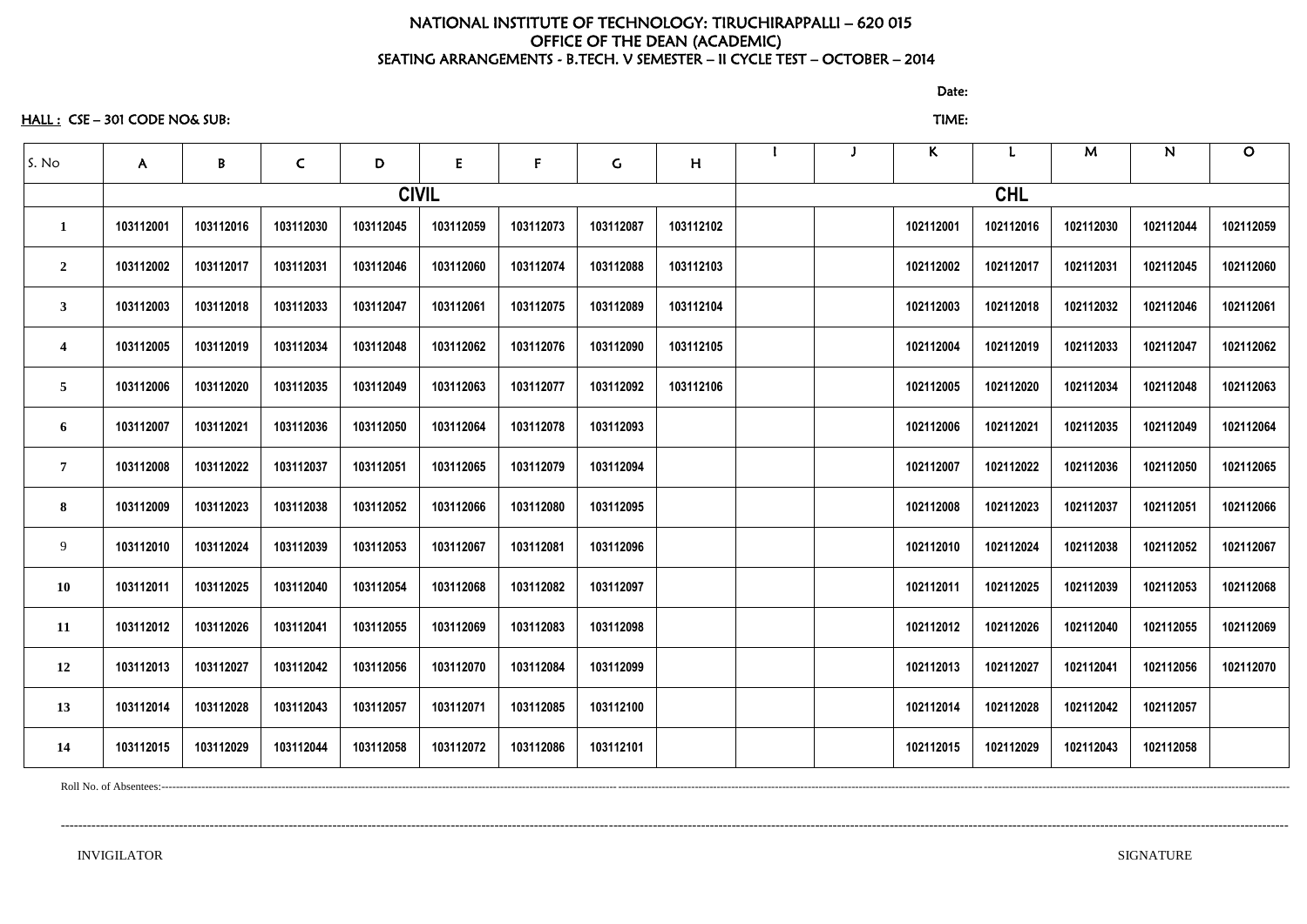# NATIONAL INSTITUTE OF TECHNOLOGY: TIRUCHIRAPPALLI – 620 015 OFFICE OF THE DEAN (ACADEMIC) SEATING ARRANGEMENTS - B.TECH. V SEMESTER – II CYCLE TEST – OCTOBER – 2014

discussion of the contract of the contract of the Date:

HALL : CSE – 301 CODE NO& SUB: TIME:

| S. No            | $\mathsf{A}$ | B          | $\mathsf{C}$ | D         | E         | $\mathsf{F}$ | G         | H         |  | $\mathsf K$ |           | M         | N         | $\mathbf{O}$ |  |  |
|------------------|--------------|------------|--------------|-----------|-----------|--------------|-----------|-----------|--|-------------|-----------|-----------|-----------|--------------|--|--|
|                  |              | <b>ECE</b> |              |           |           |              |           |           |  | <b>MME</b>  |           |           |           |              |  |  |
| $\mathbf 1$      | 108112001    | 108112016  | 108112030    | 108112045 | 108112060 | 108112074    | 108112088 | 108112102 |  | 112112001   | 112112015 | 112112029 | 112112043 | 112112057    |  |  |
| $\overline{2}$   | 108112002    | 108112017  | 108112031    | 108112047 | 108112061 | 108112075    | 108112089 | 108112103 |  | 112112002   | 112112016 | 112112030 | 112112044 | 112112058    |  |  |
| $\mathbf{3}$     | 108112003    | 108112018  | 108112032    | 108112048 | 108112062 | 108112076    | 108112090 | 108112104 |  | 112112003   | 112112017 | 112112031 | 112112045 | 112112059    |  |  |
| $\boldsymbol{4}$ | 108112004    | 108112019  | 108112033    | 108112049 | 108112063 | 108112077    | 108112091 | 108112105 |  | 112112004   | 112112018 | 112112032 | 112112046 | 112112060    |  |  |
| $\overline{5}$   | 108112005    | 108112020  | 108112034    | 108112050 | 108112064 | 108112078    | 108112092 | 108112106 |  | 112112005   | 112112019 | 112112033 | 112112047 |              |  |  |
| 6                | 108112006    | 108112021  | 108112035    | 108112051 | 108112065 | 108112079    | 108112093 | 108112107 |  | 112112006   | 112112020 | 112112034 | 112112048 |              |  |  |
| $\overline{7}$   | 108112007    | 108112022  | 108112036    | 108112052 | 108112066 | 108112080    | 108112094 |           |  | 112112007   | 112112021 | 112112035 | 112112049 |              |  |  |
| 8                | 108112008    | 108112023  | 108112037    | 108112053 | 108112067 | 108112081    | 108112095 |           |  | 112112008   | 112112022 | 112112036 | 112112050 |              |  |  |
| 9                | 108112010    | 108112024  | 108112038    | 108112054 | 108112068 | 108112082    | 108112096 |           |  | 112112009   | 112112023 | 112112037 | 112112051 |              |  |  |
| 10               | 108112011    | 108112025  | 108112039    | 108112055 | 108112069 | 108112083    | 108112097 |           |  | 112112010   | 112112024 | 112112038 | 112112052 |              |  |  |
| 11               | 108112012    | 108112026  | 108112040    | 108112056 | 108112070 | 108112084    | 108112098 |           |  | 112112011   | 112112025 | 112112039 | 112112053 |              |  |  |
| 12               | 108112013    | 108112027  | 108112041    | 108112057 | 108112071 | 108112085    | 108112099 |           |  | 112112012   | 112112026 | 112112040 | 112112054 |              |  |  |
| 13               | 108112014    | 108112028  | 108112042    | 108112058 | 108112072 | 108112086    | 108112100 |           |  | 112112013   | 112112027 | 112112041 | 112112055 |              |  |  |
| 14               | 108112015    | 108112029  | 108112044    | 108112059 | 108112073 | 108112087    | 108112101 |           |  | 112112014   | 112112028 | 112112042 | 112112056 |              |  |  |

Roll No. of Absentees:--------------------------------------------------------------------------------------------------------------------------------------------------------------------------------------------------------------------------------------------------------------------------------------------------------------------

--------------------------------------------------------------------------------------------------------------------------------------------------------------------------------------------------------------------------------------------------------------------------------------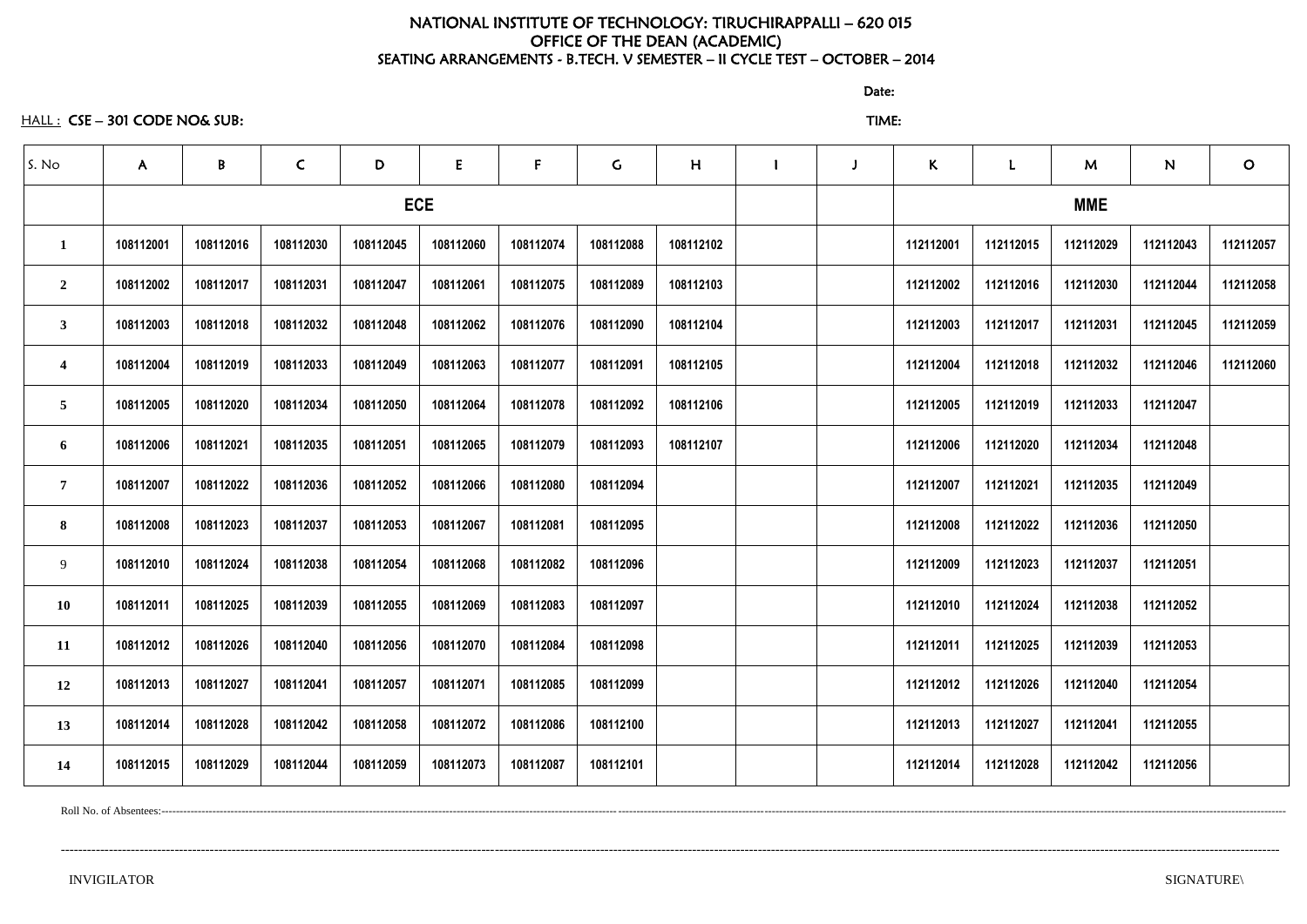## NATIONAL INSTITUTE OF TECHNOLOGY: TIRUCHIRAPPALLI – 620 015

### OFFICE OF THE DEAN (ACADEMIC)

discussion of the contract of the contract of the Date: TIME:

 $HALL:$   $CSE - 302$  CODE NO& SUB:

## SEATING ARRANGEMENTS - B.TECH. V SEMESTER – II CYCLE TEST – OCTOBER – 2014

| S. No          | $\mathsf{A}$ | B | $\mathsf{C}$ | D           | E                                                                                 | F | $\mathsf{G}$ | H | J | $\mathsf{K}$ | $\mathbf{L}$ | M | $\mathsf{N}$ | $\circ$                                                                           | P | Q         | R. |
|----------------|--------------|---|--------------|-------------|-----------------------------------------------------------------------------------|---|--------------|---|---|--------------|--------------|---|--------------|-----------------------------------------------------------------------------------|---|-----------|----|
|                |              |   |              | <b>MECH</b> |                                                                                   |   |              |   |   |              |              |   | <b>CSE</b>   |                                                                                   |   |           |    |
| 1              |              |   |              |             | 111112001   111112016   111112032   111112047   111112063   111112079   111112094 |   |              |   |   |              |              |   |              | 106112001   106112016   106112031   106112046   106112062   106112077   106112092 |   | 106112107 |    |
| $\overline{2}$ |              |   |              |             | 111112002   111112018   111112033   111112048   111112064   111112080   111112095 |   |              |   |   |              |              |   |              | 106112002   106112017   106112032   106112047   106112063   106112078   106112093 |   |           |    |
| $3^{\circ}$    |              |   |              |             | 111112003   111112019   111112034   111112049   111112065   111112081   111112096 |   |              |   |   |              |              |   |              | 106112003   106112018   106112033   106112048   106112064   106112079   106112094 |   |           |    |
| 4              |              |   |              |             | 111112004   111112020   111112035   111112050   111112066   111112082   111112097 |   |              |   |   |              |              |   |              | 106112004   106112019   106112034   106112049   106112065   106112080   106112095 |   |           |    |
| 5 <sup>5</sup> |              |   |              |             | 111112005   111112021   111112036   111112051   111112067   111112083   111112098 |   |              |   |   |              |              |   |              | 106112005   106112020   106112035   106112050   106112066   106112081   106112096 |   |           |    |
| 6              |              |   |              |             | 111112006   111112022   111112037   111112052   111112068   111112084   111112099 |   |              |   |   |              |              |   |              | 106112006   106112021   106112036   106112051   106112067   106112082   106112097 |   |           |    |
| $\overline{7}$ |              |   |              |             | 111112007   111112023   111112038   111112053   111112069   111112085   111112100 |   |              |   |   |              |              |   |              | 106112007   106112022   106112037   106112052   106112068   106112083   106112098 |   |           |    |
| 8              |              |   |              |             | 111112008   111112024   111112039   111112054   111112070   111112086   111112101 |   |              |   |   |              |              |   |              | 106112008   106112023   106112038   106112053   106112069   106112084   106112099 |   |           |    |
| 9              |              |   |              |             | 111112009   111112025   111112040   111112055   111112071   111112087   111112102 |   |              |   |   |              |              |   |              | 106112009   106112024   106112039   106112054   106112070   106112085   106112100 |   |           |    |
| <b>10</b>      |              |   |              |             | 111112010   111112026   111112041   111112057   111112072   111112088   111112103 |   |              |   |   |              |              |   |              | 106112010   106112025   106112040   106112055   106112071   106112086   106112101 |   |           |    |
| 11             |              |   |              |             | 111112011   111112027   111112042   111112058   111112074   111112089   111112104 |   |              |   |   |              |              |   |              | 106112011   106112026   106112041   106112056   106112072   106112087   106112102 |   |           |    |
| 12             |              |   |              |             | 111112012   111112028   111112043   111112059   111112075   111112090   111112105 |   |              |   |   |              |              |   |              | 106112012   106112027   106112042   106112057   106112073   106112088   106112103 |   |           |    |
| 13             |              |   |              |             | 111112013   111112029   111112044   111112060   111112076   111112091   111112106 |   |              |   |   |              |              |   |              | 106112013   106112028   106112043   106112059   106112074   106112089   106112104 |   |           |    |
| 14             |              |   |              |             | 111112014   111112030   111112045   111112061   111112077   111112092   111112107 |   |              |   |   |              |              |   |              | 106112014   106112029   106112044   106112060   106112075   106112090   106112105 |   |           |    |
| 15             |              |   |              |             | 111112015   111112031   111112046   111112062   111112078   111112093   111112108 |   |              |   |   |              |              |   |              | 106112015   106112030   106112045   106112061   106112076   106112091   106112106 |   |           |    |

Roll No. of Absentees:--------------------

---------------------------------------------------------------------------------------------------------------------------------------------------------------------------------------------------------------------------------------------------------------------------------

# 062 | 106112077 | 106112092 | 106112107 063 | 106112078 | 106112093 064 | 106112079 | 106112094 065 | 106112080 | 106112095 066 | 106112081 | 106112096 067 | 106112082 | 106112097 068 | 106112083 | 106112098 069 | 106112084 | 106112099 070 | 106112085 | 106112100 071 | 106112086 | 106112101 072 | 106112087 | 106112102 073 | 106112088 | 106112103 074 | 106112089 | 106112104 075 | 106112090 | 106112105 076 | 106112091 | 106112106